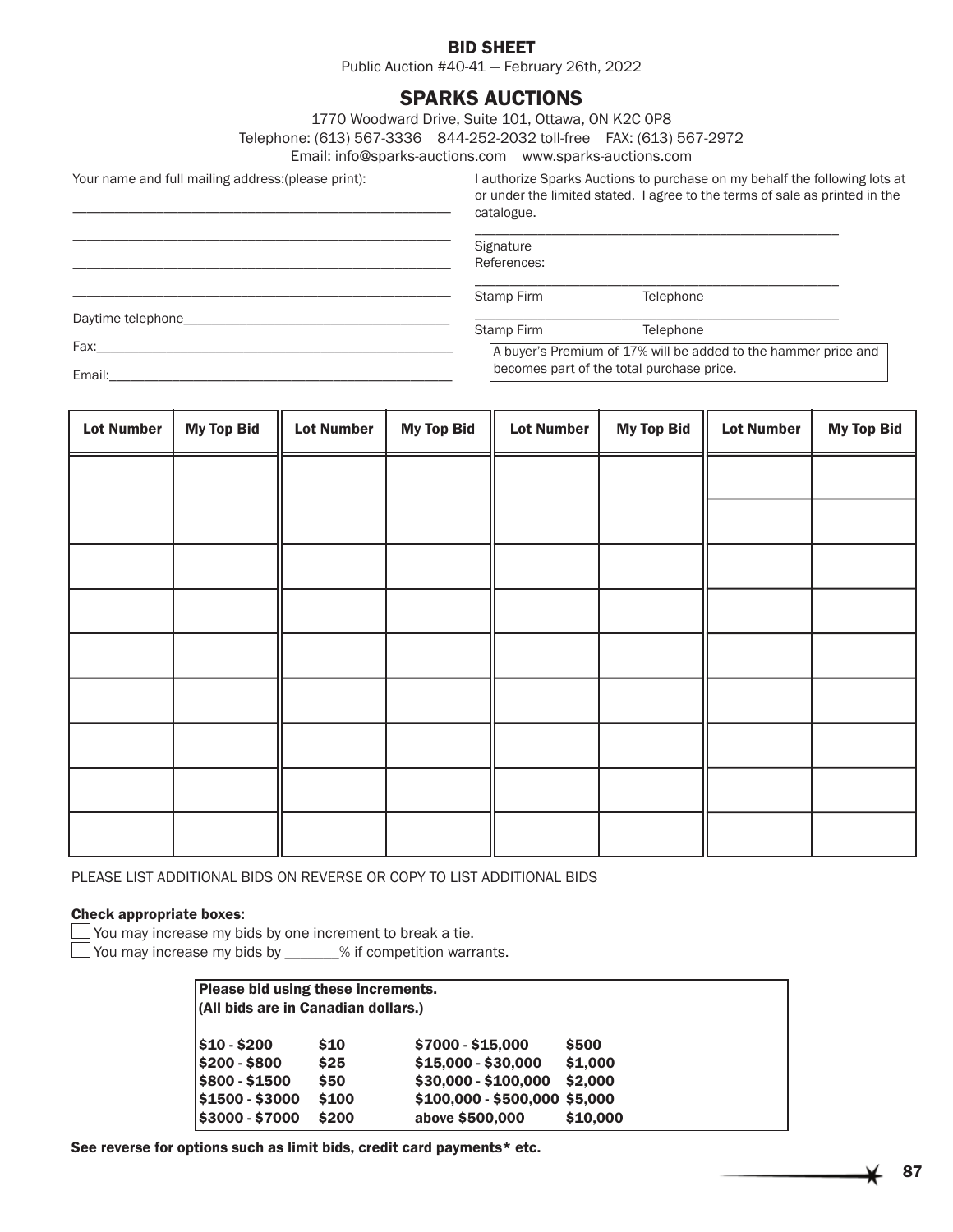LIMIT BIDS If you wish to limit the total amount of your successful bids (not including the 17% buyer's premium) enter the amount here. \$

Your bids will be executed until this figure is reached.

| I would like to pay by VISA or MASTERCARD. *Please note: We charge a 2.5% convenience fee | to process Visa & MasterCard payments |
|-------------------------------------------------------------------------------------------|---------------------------------------|
|                                                                                           |                                       |
| Validation number on back (this must be provided)                                         |                                       |
|                                                                                           |                                       |
|                                                                                           |                                       |

Please check here if you have provided us with your email address and you would like us to enter your bids in the Stamp Auction Network system. You will receive email messages advising you of the status of your bids.

| <b>Lot Number</b> | <b>My Top Bid</b> | <b>Lot Number</b> | <b>My Top Bid</b> | <b>Lot Number</b> | <b>My Top Bid</b> | <b>Lot Number</b> | <b>My Top Bid</b> |
|-------------------|-------------------|-------------------|-------------------|-------------------|-------------------|-------------------|-------------------|
|                   |                   |                   |                   |                   |                   |                   |                   |
|                   |                   |                   |                   |                   |                   |                   |                   |
|                   |                   |                   |                   |                   |                   |                   |                   |
|                   |                   |                   |                   |                   |                   |                   |                   |
|                   |                   |                   |                   |                   |                   |                   |                   |
|                   |                   |                   |                   |                   |                   |                   |                   |
|                   |                   |                   |                   |                   |                   |                   |                   |
|                   |                   |                   |                   |                   |                   |                   |                   |
|                   |                   |                   |                   |                   |                   |                   |                   |
|                   |                   |                   |                   |                   |                   |                   |                   |

88  $\rightarrow$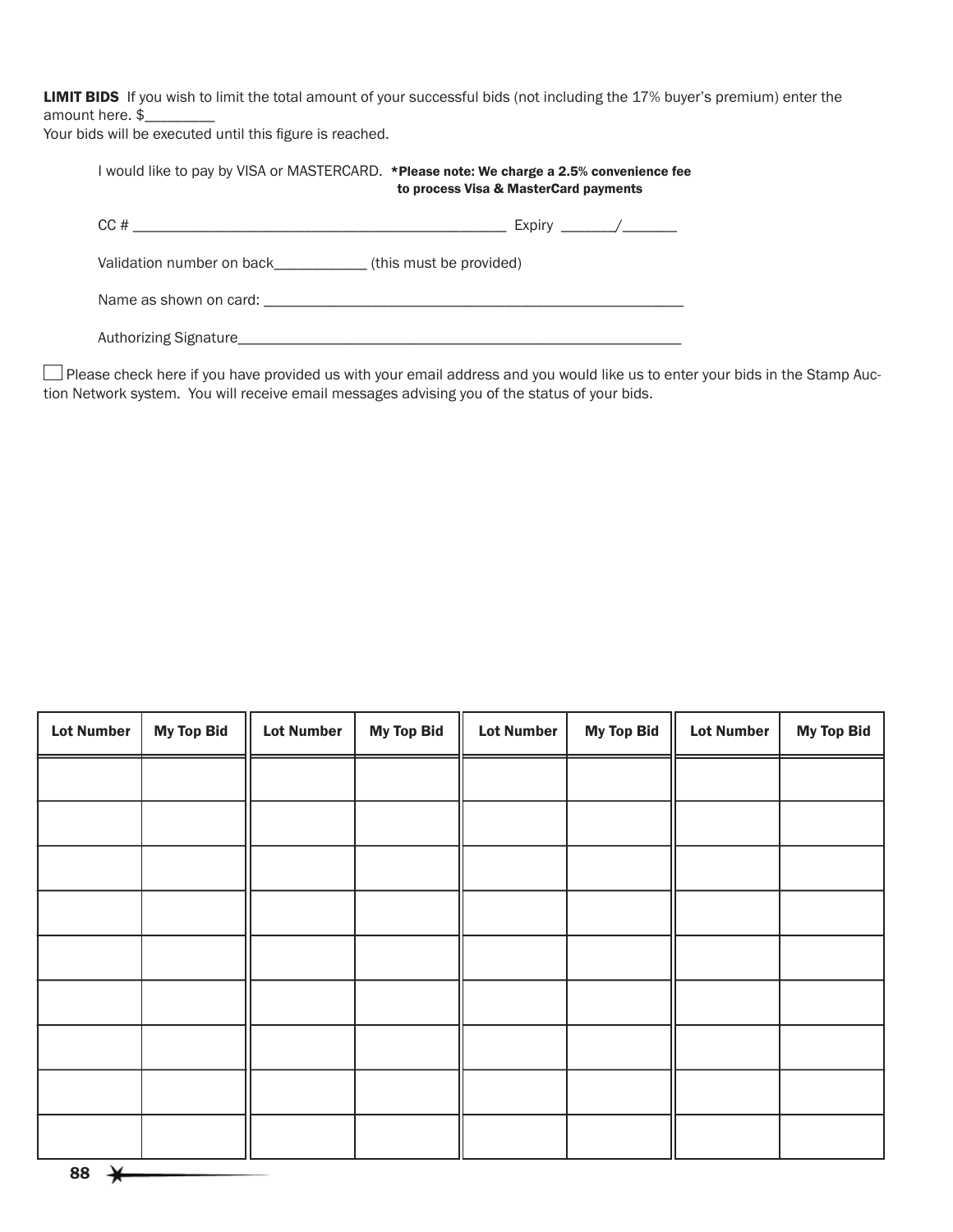### **TERMS & CONDITIONS OF SALE**

**1.** The property described in the sale catalogue (print and online versions) will be offered at public auction by Sparks Auctions Inc. (hereinafter "Sparks Auctions") on behalf of various consignors. By bidding on any lot, whether in person, or through an agent, via Stamp Auction Network, by mail, email, fax, telephone, website, or any other means, **the bidder acknowledges and agrees to all of these Terms and Conditions of Sale.**

**2.** The highest bidder acknowledged by the auctioneer shall be the buyer. The term "hammer price" means the last bid acknowledged by the auctioneer. **The purchase price payable by the buyer will be the sum of the hammer price and a commission equal to 17% of the hammer price** ("buyer's premium"), together with any tax which may be applicable. See "About Bidding" for more information about how bidding is conducted in Sparks Auctions' sales.

**3.** All bids are per lot as numbered in the catalogue. The auctioneer shall regulate the bidding and reserves the right to reject any bid believed by him not to be made in good faith; to withdraw any lot prior to sale; to divide a lot; or to group two or more lots and to act on behalf of the vendor. In the event of any dispute, **the auctioneer's**  decision shall be final. Sparks Auctions will execute bidding instructions on behalf of clients, but will not be responsible for any errors in the execution of such bids. Opening bids will be available on Stamp Auction Network and will be updated by that system.

**4.** Unless a bidder has established payment terms with Sparks Auctions prior to the sale, Sparks Auctions must receive payment in full before the lots will be delivered. Buyers not known to Sparks Auctions must make payment in full within five days from the date of sale. Accounts more than thirty days in arrears will be subject to **a late payment charge of 2% per month**. All expenses incurred in securing payment from delinquent accounts will be charged to the defaulter. A fee of \$100.00 will be charged for any cheque returned for insufficient funds.

**5.** All sales are conducted in **Canadian Funds**. Payment may be made by e-transfer, bank draft, bank wire transfer, cheque drawn on a Canadian or U.S. bank, Canadian or International postal money order, cash or credit card. **There is a 2.5% convenience fee to process credit card payments**. Cash/Cheque payment in U.S. funds is acceptable at the same rate which Sparks Auctions can purchase Canadian Funds at our bank (2.5% percent above the midmarket rate). Contact us if you require the exact amount owed in U.S. funds. Credit cards will be processed in Canadian Funds. **Buyers from Canada will be charged the taxes applicable in their home province**. Bidders resident outside Canada are not liable for Canadian taxes if purchases are delivered outside of Canada. See "Shipping Information" for Sparks Auctions' shipping policies. Buyers outside Canada are responsible for all customs duties applied by their home country.

### **6. Until paid in full, all lots remain the property of Sparks Auctions on behalf of the seller**.

**7.** The buyer assumes all risk for delivery of purchased lots and agrees to pay for prescribed shipping costs. See "Shipping Information" below for Sparks Auctions' shipping policies.

**8.** Because the auction catalogue is available in multiple formats (print, online at sparks-auctions.com and StampAuctionNetwork.com) there is a possibility of technical or other error. In that event the auctioneer's decision will be final. If discovered before the sale, corrections will be posted on www.sparks-auctions.com These are only provided as a service to bidders and Sparks Auctions does not guarantee their completeness or accuracy. See "Valuation of Lots" for an overview of Sparks Auctions' use of catalogue values and estimates.

**9. Any lot, the description of which is obviously incorrect, is returnable, but only if the lot is returned to us within 14 days of receipt.** All disputed lots must be returned intact with the original packing material. **The following lots may not be returned for any reason**:

**a**. Lots containing ten or more items;

**b.** Any lot described with "faults" or "defects" may not be returned because of any fault or defect;

**c**. No lots illustrated in our printed catalogue or online may be returned because of centering, margins or other factors shown in the illustrations, including easily visible flaws. It is the bidder's responsibility to view lot images online before bidding.

**d**. No lot shall be returned due to subsequent numerical grading unless the graded certificate describes faults not already described by us;

**e.** It is normal for postal history items to have small faults including but not limited to minor nicks, pencil notations on back, edge and backflap tears, and slight reductions consistent with commercial usage. Folded letters should be expected to have at least one file fold. While we strive to mention more significant flaws,

condition issues such as the aforementioned are not grounds for return. Items being offered primarily on the basis of the postmark are not returnable on the basis of flaws to the underlying item.

f. If electronic media are included with a lot (for example, CD, DVD, USB device, etc.) we cannot take any responsibility for the contents or integrity of such media and the buyer assumes any and all risk associated with use of it, including any damage to electronic devices by such use.

**10.** All lots are sold as genuine, unless otherwise noted. If a purchaser wishes to obtain an expert opinion on a lot, an extension for expertization may be granted provided that the following conditions are met:

**a.** Notice of this intent is given prior to finalizing the purchase.

**b.** The purchase price of the lot is paid in full, including any expertizing fees.

- **c.** All lots to be sent out on extension must be paid in advance and submitted by Sparks, directly. Sparks will use one of the following expertizing services:
	- **i.** Vincent Graves Greene Foundation (Canada and BNA); or
	- **ii.** BPA or RPSL (British Commonwealth); or
	- **iii.** Philatelic Foundation or PSE (USA and territories); or
	- **iv.** Another authority mutually agreeable to both parties.

**d.** Extensions are granted for the reasonable period of time required by the expertising authority;

**e.** If in the opinion of the authority the lot is not genuine or was grossly misdescribed, the purchaser shall receive a full reimbursement of the purchase price including the expertization fee;

**f.** If a purchased item has a recognized certificate dated within the last seven years, extensions will not usually be granted.

**11.** Lots which include the notation 'Rsv.' are offered subject to a minimum bid ("reserve"), agreed to between the consignor and Sparks, below which the lot will not be sold in the auction. Any lot which does not meet the reserve will be stated to have been "passed" during auction proceedings.

**12.** Should any dispute arise over these Terms and Conditions, such dispute will be settled according to the laws and regulations of the Province of Ontario, Canada, with options for resolution being negotiation between the parties, followed by mediation, followed by action in the most appropriate legal venue in Ontario.

#### **Shipping Information**

#### **Please note that items will be shipped by the least expensive method below unless other arrangements are made between the buyer and Sparks Auctions in advance of shipping.**

All shipping methods are subject to the current regulations and protocols of the shipping provider, which can change from time-to-time in response to various conditions outside the control of Sparks Auctions. To maximize shipping efficiency and minimize cost to the buyer, some lots may be shipped without multi-ring binders or other bulky housing mentioned in a lot description, or by combining the contents of multiple housings into fewer of them.

#### Within the National Capital Region:

a) Normally, it is expected that local residents will arrange for pick-up from our office, by appointment only.

b) Shipping can be arranged using the "Within Canada" methods described below, or by other means if specific arrangements are made between the buyer and Sparks Auctions.

#### Within Canada:

a) Single or multiple lots that fit into one or more regular Canada Post Xpresspost labeled envelopes will be shipped by that method with signature required. These lots will be charged postage only but not a handling, packaging, or insurance fee. b) Cartons and larger lots will normally be shipped by parcel post or FedEx with signature required. If bulky lots have a value in excess of \$1,000 they will be shipped by Xpresspost with signature required. This category of lots will usually be charged an additional handling or packaging fee.

#### To the USA:

a) Single or multiple lots will be sent by Canada Post with signature required and no extra handling, packaging, or insurance fees.

b) Cartons and larger lots will be shipped by Canada Post parcel post or FedEx Ground with signature required. This category of lots will usually be charged an additional handling or packaging fee.

#### Overseas:

a) Single or multiple lots will be sent by Registered or Xpress Mail with signature required and no extra handling, packaging or insurance fees. b) Carton and larger lots will be shipped by pre-arrangement only. We reserve the right to not ship to areas of the world not served by FedEx.